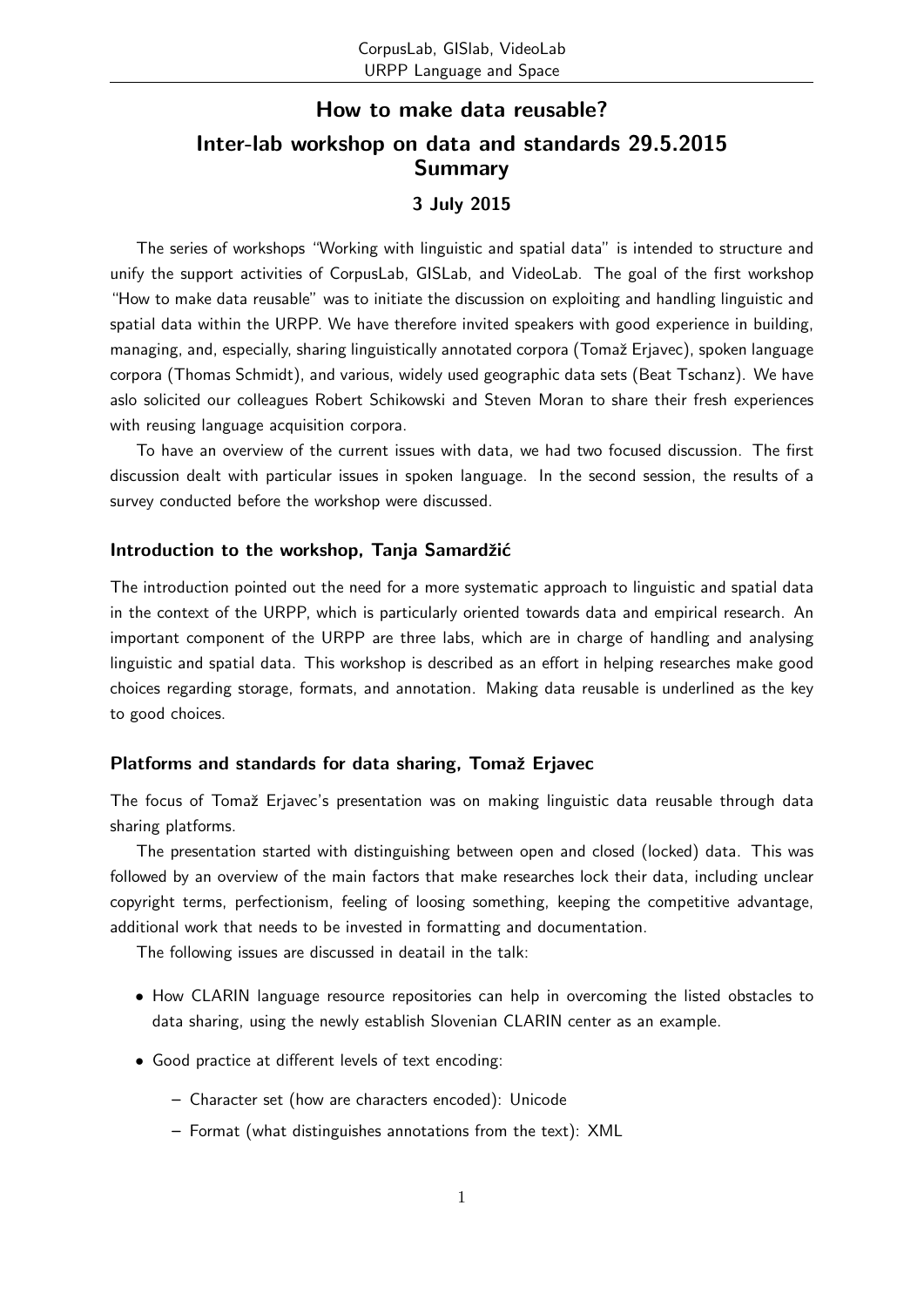- Schema (which annotations does the document use): TEI
- Metadata (how is the information about the document encoded): many standards in use, CMDI for language data
- Linguistic categories (the vocabulary of linguistic features): ISOcat, universal dependencies
- Git as a good platform for hand annotated datasets and documentation

## Standards in spoken language corpora, Thomas Schmidt

This presentation was about standards for spoken language corpora and good practices in improving the interoperability of spoken language corpora.

As a starting point, Thomas Schmidt described vividly the problems with data standardisation and corpora construction with which the researchers of the SFB Multilingualism at the University of Hamburg were confronted when this SFB was founded in 1999: A situation which bares close resemblance to the situation within our URPP, at least with respect to the high degree of interdisciplinarity and the number and variability of different corpora in use. Then he showed how the initial problems led to data standardisation and to the development of tools such as Exmaralda and COMA and finally to the foundation of the Hamburg Centre for Language Corpora (HZSK).

Schmidt presented a number of international initiatives in data standardisation, namely

- TEI, the Text Encoding Initiative, with its detailed guidelines on metadata,
- an ISO project on spoken language corpora, in which the Institut für Deutsche Sprache is participating and which tries to define standards for the transcription of oral data (in compliance with TEI); and
- CLARIN, which already had been addressed to in the talk of Tomaz Erjavec. Thomas Schmidt ended his talk with a number of recommendations on best practices in dealing with language corpora:
- Always obtain informed consent
- Collect and check metadata immediately
- Use uncompressed audio formats
- Use ELAN, EXMARaLDA, FOLKER, Praat or Transcriber for transcription / annotation
- Backup and version control for your data
- Keep in touch with a centre for publication / long-term archiving

In the following discussion, two foci of interest developed: Many questions were asked with respect to how to structure spoken corpora and their metadata, and the other focus of interest was the question of how to use infrastructure and know-how from outside the URPP (especially from members of the CLARIN consortium) to store, manage, and work with own corpora, both existing ones and corpora which will be created in the near future.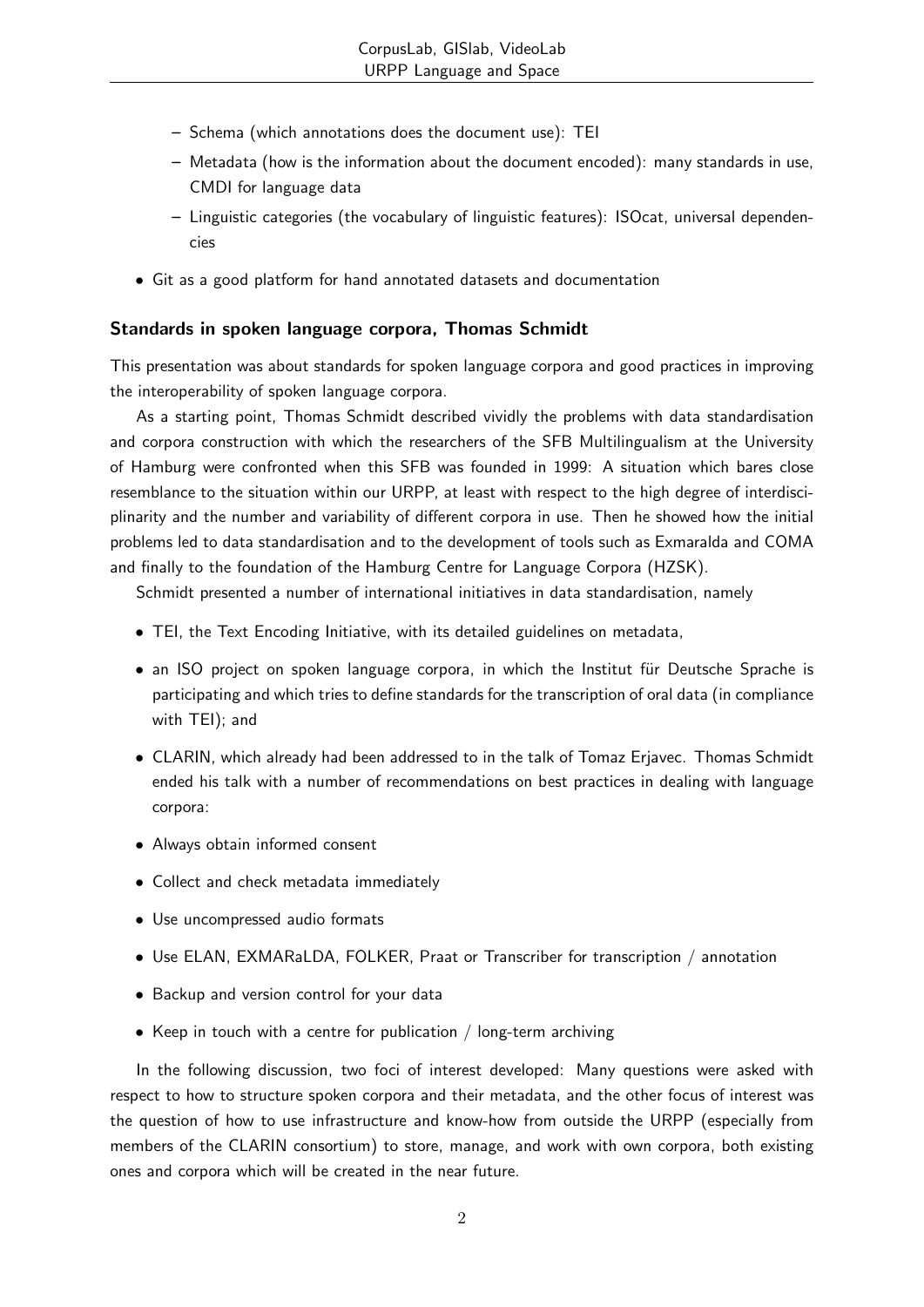## What makes a corpus easy to (re)use?, Robert Schikowski and Steven Moran

The purpose of data processing in the ACQDIV project, at the Department of Comparative Linguistics, is to obtain a collection of ten language acquisition corpora that can be searched and analysed in a unified way, including cross linguistic searches. The corpora used in the project are previously compiled by a number of collaborators. Their reuse in the project turns out to be far from straightforward. This presentation summarised the obstacles encountered and gives suggestions on how to avoid such problems in the future.

The following four items are shown to ensures better data reuse, with concrete examples from recent data processing tasks.

- Consistency: marking the same content with the same label
- Separation of independent contents
- Documentation: describing in detail what is done and why
- Explicit coding: using mark-up languages rather than arbitrary marks and punctuation (e.g. bracketing, question marks, multiple points, etc.)

These recommendations might seem intuitive and straightforward, but the attempt to reuse the existing corpora in the ACQDIV project shows that they are often not followed.

## Issues in spoken language corpora, Wolfgang Kesselheim

As an introduction to the discussion, Wolfgang Kesselheim stressed the fact that the question of data reusability should be asked right from the beginning of a research project. Data can only be reused if they meet certain quality standards. With respect to the recording of video and audio data, Kesselheim summarised a number of recommendations made by experts and leading institutions in the field (e.g. the recent recommendations made by the German DFG on this respect, or the more technical recommendations on the internet site of the Centre Informatique National de l'Enseignement Supérieur).

Audio:

- Buy recording devices with a good internal microphone and with the possibility to plug in external microphones; use recording devices which produce data in a popular data format such as wav or mp3, not in a proprietary format (like many dictaphones do).
- If there are several recording modes, always use the best one. If possible: uncompressed linear PCM, 16bit/48KHz. If there are only lossy compression formats – normally mp3 – choose the highest bitrate.

Video:

• Buy a camera with the possibility to connect external microphones, if possible with XLR connector.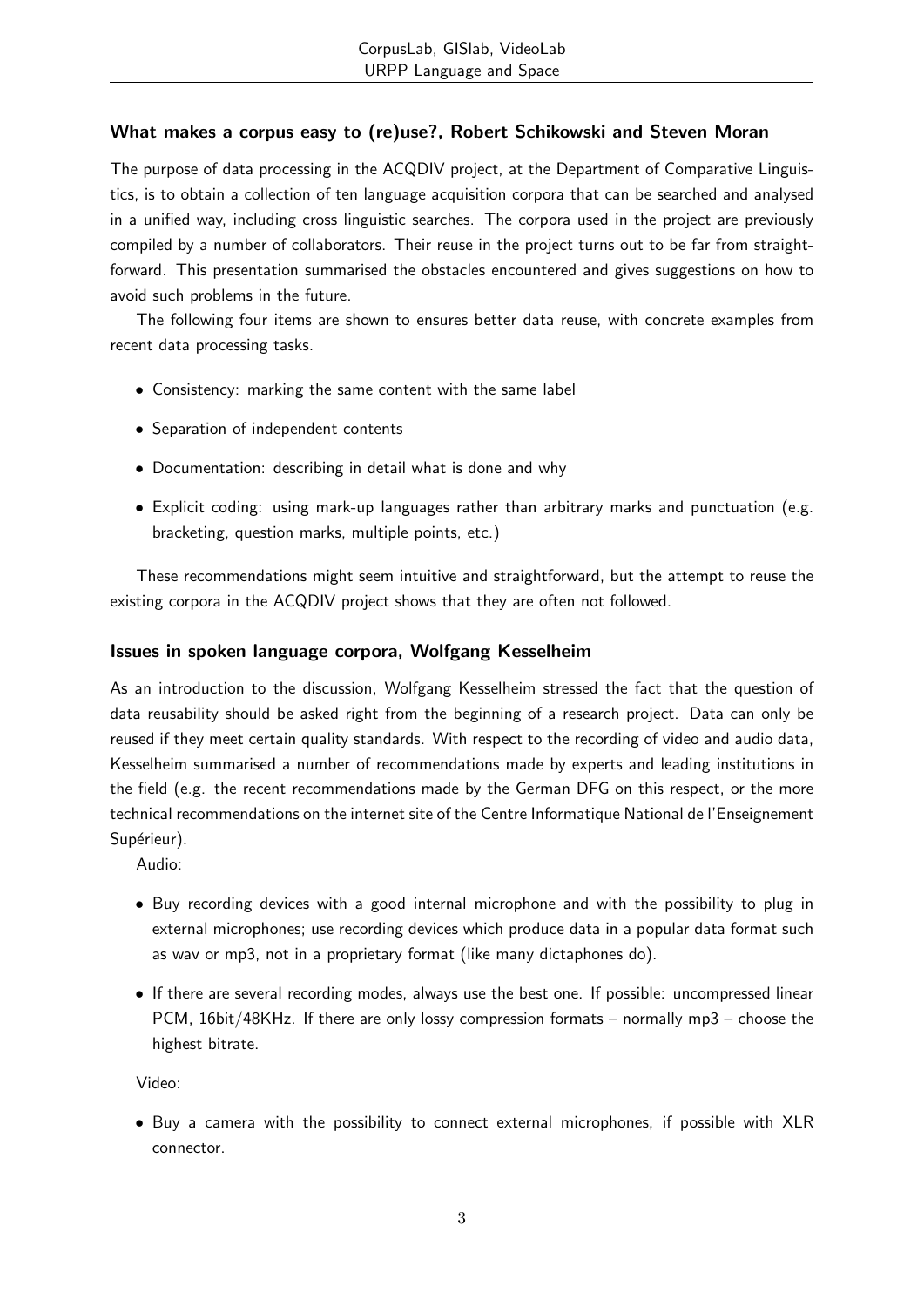- Since at the moment there is no widely distributed, open, free lossless compression format for video, record in MPEG2 or MPEG4 (problem: MPEG 4 seems unable to include the linear PCM audio format).
- Choose a high bit rate, which could mean 3.5 Mbit/s to 9 Mbit/s for SD videos, and 9 to 48Mbit/s for videos in HD (the problem here: higher bit rate means more storage space, which with video is still a problem!). Finally Kesselheim draw attention to the importance of ethical and legal questions: In order for the data to be reusable, a written consent of the participants is needed. Participants have to be informed about
- the name of the project, the names of the responsible researchers
- the aim of the project
- the way the recorded data will be used (consent is not only needed for publication, but also explicitly for the inclusion in an archive!) and
- their right to revoke their consent

In the following discussion many practical problems were addressed and discussed with the attendees. The discussion benefited a lot from the experience of Thomas Schmidt in the construction and management of spoken language corpora.

## Survey results, Tanja Samardžić

#### 1 Resources mentioned

The following resources were cited as created or used by researches at the UZH (mostly affiliated with the URPP): Swiss SMS corpus, WhatsApp Switzerland, Variantengrammatik des Standarddeutschen, COSMAS, DWDS, Petra Ivanon stories

10'000 vacation postcards, Schaltergesprächen in Zürich (40 or 160 hours)

Transcribed and labelled phonetic data, human judgements

Corpus of Historical American English, own corpus with Sketch Engine and WordSmith, BNC, CHILDES, the Brown Corpus, Youtube transcriptions Transcripts of interviews, transcripts of TVmediated spoken language (TV-series)

International Component of English (ICE), Corpus of Global Web-Based English (GloWbE)

Paralleles Corpus von Altrussischen und Russischen

Metadata in law sources

Corporus of Chintang, Swiss German ArchiMob corpus

Text+Berg corpus, globally referenced and tagged images (200M), georeferenced and described images for the UK (3M)

## 2 Geographic component

Most answers cited the fact that data are associated with a certain region (regional varieties) as a geographic component associated with the resource. Some of the resources contain geographic coordinates, postal codes or names of places. Most often, only the geometric primitive point is used for spatial representation.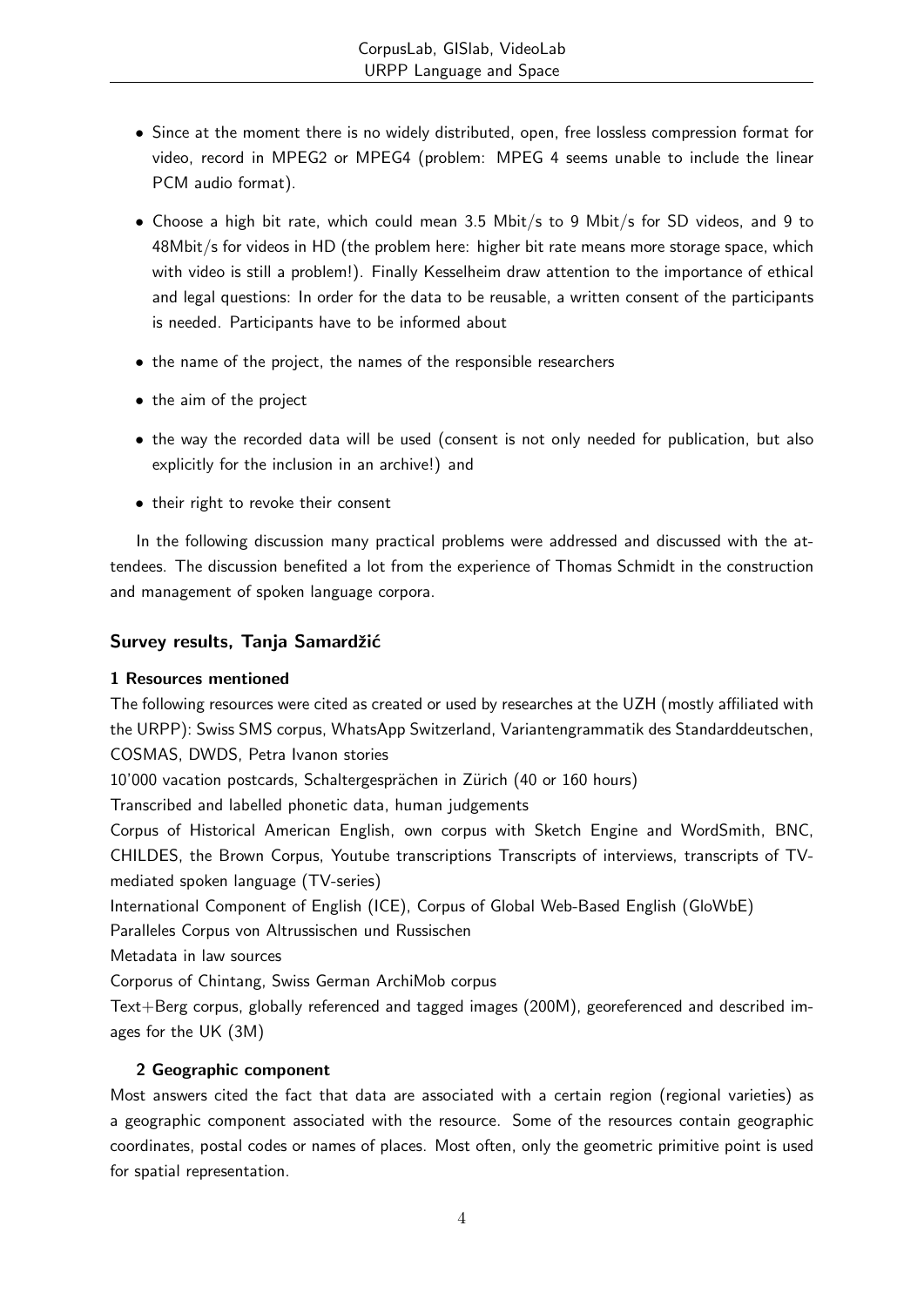#### 3 Storage - where

Most of the resources are stored on department servers. Almost as many are stored on local or personal drives. One corpus is a physical (paper) archive.

#### 4 Storage - how

Different data formats have surfaced through the discussion as one of the biggest issues in reusing data sets. Specialised software often determines a specific format and it is hard to convert data sets to be used with different tools. While XML (Extended Mark-up Language) was listed several times as the format of the data in the survey, a whole variety of other formats was listed, including: mySQL database, scans, audio/video, .wav, EMU speech database (similar to TextGrid in Praat), F5, .csv, .doc .txt, maxgda, raw text, word+TAG, columns (word form  $+$  TAG  $+$  lemma), Toolbox.

#### 5 Data look-up

Data look-up is usually performed with a specialised software through web interface (Sketch Engine, SMS navigator, ANNIS, XQUERY, CQP) or through a local installation (EMU/R, WordSmith, Maxda). Manual inspection and custom scripts are cited either as a primary (sole) or secondary (after an automatic extraction) procedure.

#### 6 Accessibility

Only two resources of those created at UZH are publicly available for non-commercial uses and accessible online. One is shared upon request. All the others are not accessible to other researches at all.

This status is often described as unwanted. Provided good channels and know-how, resources would be made available for reuse.

#### 7 Limitations

Limitations of working with data identified in the survey include: the complexity of data that need to be stored and searched, tool-specific formats, small data sets, the quality of manual and automatic annotation.

#### 8 Training needs

The skills recognised as needed in order to improve work with data include: Multi-layer browsing software, format conversion, handling multiple files, visualising speakers location on a map, integrating spatial data in transcriptions, using standard corpus tools with spatial data, transcription software, other software for linguistic data management, making data accessible to others, managing a publicly accessible resource.

Some of the issues were addressed by brief instructions directly during the discussion, while others are left for future workshops.

#### **Outcomes**

- 1. The workshop brought many researches together, enabling exchange and levelling of data strategies within the URPP community.
- 2. An important outcome is an agreement among the participants on the following: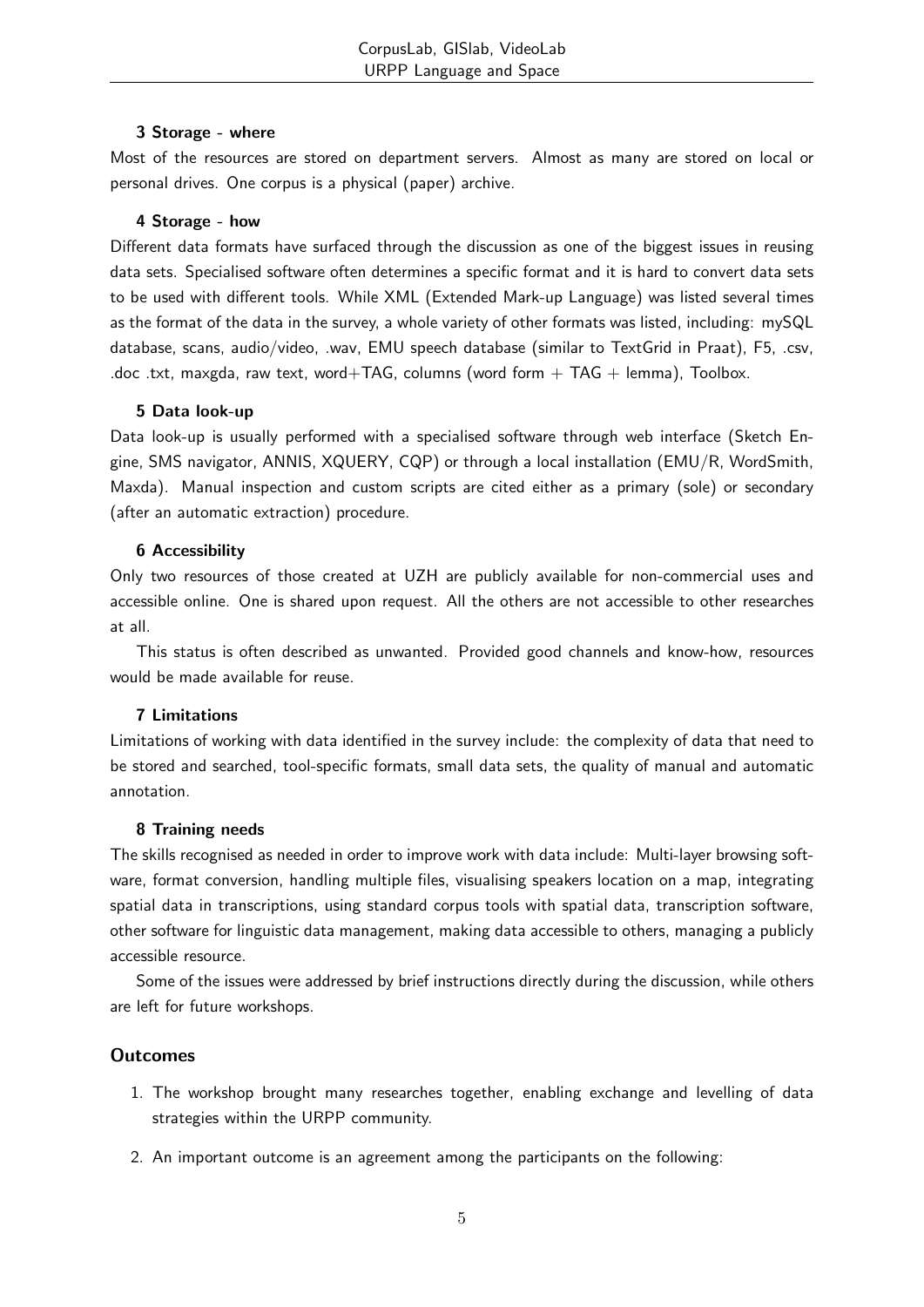- (a) Linguistic and spatial data constitute an issue characteristic of the URPP.
- (b) Proper data management can help unify the URPP activities and increase its visibility.
- (c) For a successful data management, it is important to store and make data available on a central server.
- 3. Individual researchers are motivated to take measures in order to share their data: As a direct result of the workshop, we have received one request to help format and share an existing data set and one request for general support in data management.
- 4. Potential topics for future workshops are identified. These topics include writing scripts for data extraction and conversion, measures of data quality, integrating spatial information in corpora, etc.
- 5. The three labs propose to accompany the future centralised data repository with URPP data manuals, which would help not only in exploiting the existing data, but also in planning optimal data projects.